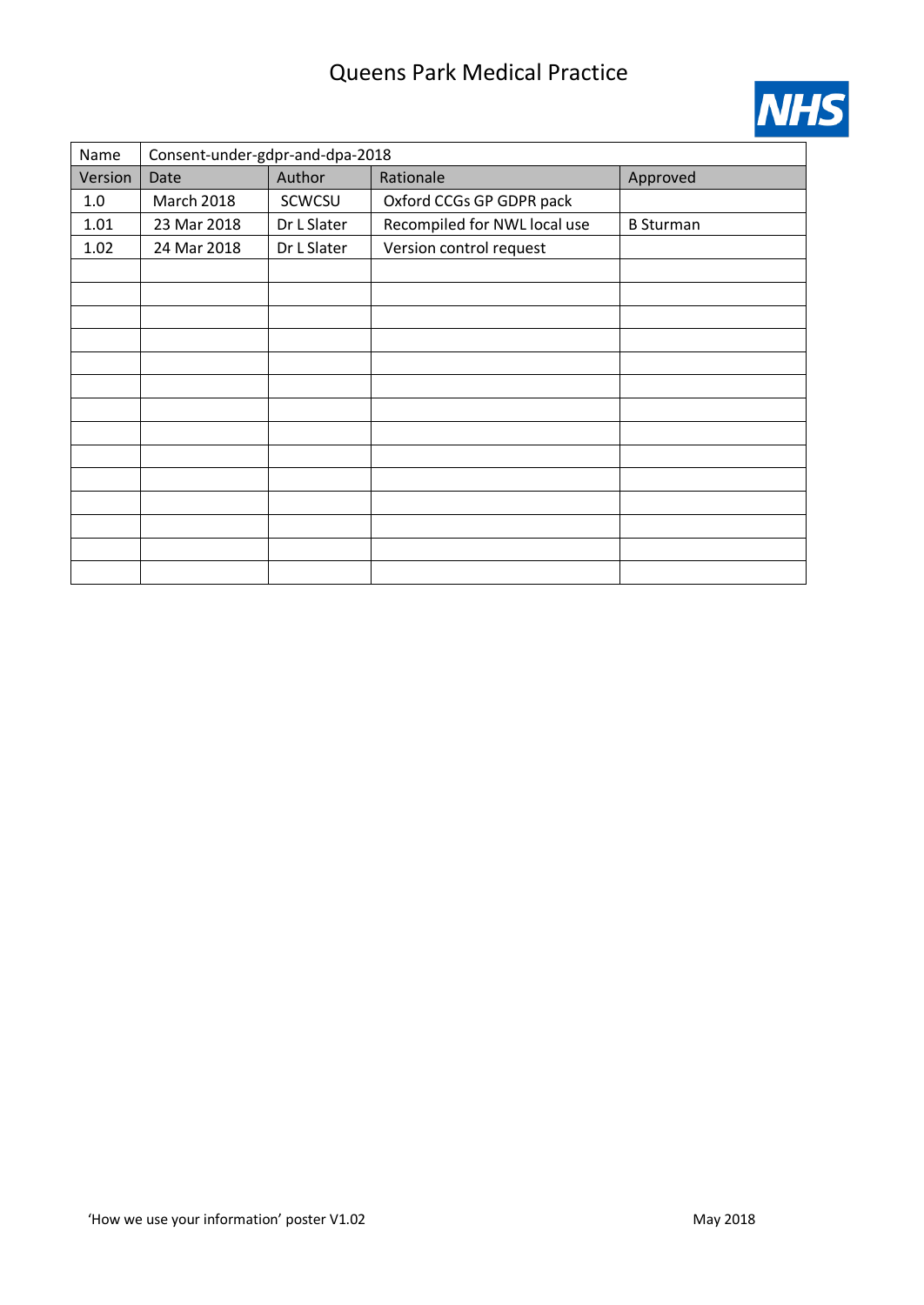Queens Park Medical Practice